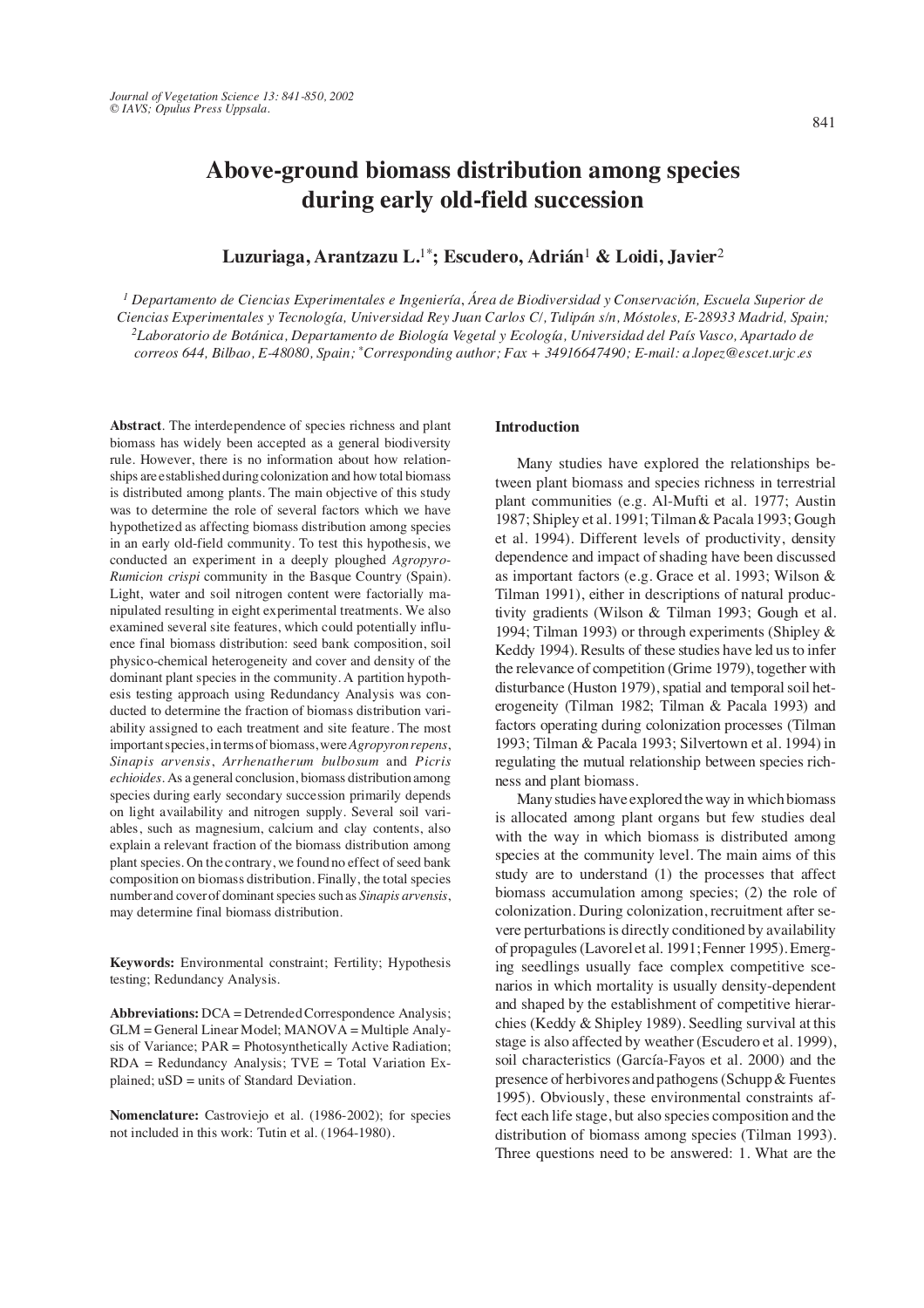factors controlling the relationships between the two biodiversity attributes? 2. How is the interdependence established? 3. How is biomass distributed among species?

We hypothesized that community-level relationships between these attributes established during early oldfield succession depends on soil resource levels (Gough et al. 1994) and heterogeneity (Rubio & Escudero 2000), along with biotic constraints such as seed bank composition and seed density. To test this hypothesis, an experimental study was conducted in a deeply ploughed field to examine the effect of plant resources such as light, water and nitrogen availability on species composition and biomass distribution among species. Also, seed bank characteristics, soil heterogeneity and the resulting plant community structure, were studied.

### **Material and Methods**

#### *Study site*

This study was carried out in the Arkaute Agricultural Experimental Station, 3 km east of Vitoria-Gasteiz (Basque Country), N Spain (42∞51' N; 2∞37' W; 510 m a.s.l.). Climate is classified as temperate submediterranean and subhumid (Rivas-Martínez & Loidi 1999), with mean annual rainfall of 843 mm and mean temperature of 11.7 °C, ranging from  $1.3^{\circ}$ C in the coldest month to 26.1 ∞C in the warmest. Precipitation is highly unpredictable in time and quantity and is characterized by marked summer droughts. The study year (1999) had more rainfall than usual. The study site is an old field, abandoned 5 yr ago, which covers ca. 3 ha on level land and is grazed by sheep. The plant community was assigned to the alliance *Agropyro-Rumicion crispi*, which is widely distributed in the area. Main species were *Agropyron repens*, *Arrhenatherum bulbosum*, *Rumex crispus*, *Geranium dissectum* and *Picris echioides*. Soils were classified as vertisols with some hydromorphy.

### *Experimental design*

In February 1999, the soil was ploughed to a depth of 30 cm and hand-raked to smooth the surface and remove any remaining clumps of vegetation. Then, 40 plots  $(4.75 \text{ m} \times 1.75 \text{ m})$  were regularly distributed with a 1.75-m wide buffer. Levels of light (shaded: S<sup>+</sup>; not shaded:  $S^{\circ}$ ), water (watered:  $W^+$ ; not watered:  $W^{\circ}$ ) and nitrogen availability (nitrogen addition: N+; no nitrogen addition: N<sup>o</sup>) were factorially manipulated (1 *df* per treatment) resulting in eight treatments. We used a randomized design, with five replicates per treatment.

On  $N^+$  plots 6 g.m<sup>-2</sup>.yr<sup>-1</sup> N was added by manually

scattering urea in granular form from the walkways in the last week of March. On S<sup>+</sup> plots a wooden frame was installed, covered with a neutral shading cloth 1.5 m above the soil. This device filtered 80% of daylight photosynthetically active radiation (PAR). On W+ plots we added 8.65 l.m–2 fortnightly during June and July (five irrigations). During this period water demands reach a maximum and the summer drought usually begins, so it is the most critical time for plant development. Total increase of water supply above mean rainfall during this period was 21.5%.

### *Soil and seed bank sampling*

Soil sampling was carried out in March immediately after the ploughing treatment. Three soil cores, 11 cm diameter and 3 cm deep, were collected per plot, thoroughly mixed and then separated into two fractions. The soil analysis fraction was air-dried at room temperature for a month, sieved in the laboratory and analysed for fine earth  $(< 2$  mm), fine-gravel  $(2\n-20$  mm) and gravel ( $> 20$  mm) percentages, pH in H<sub>2</sub>O (1:2.5), organic matter content, total N, P, Ca, Mg and cation exchange capacity. The other soil fraction,  $140.45 \text{ cm}^3$ , was spread in 10 cm  $\times$  10 cm  $\times$  1 cm pots mixed with vermiculite (1:1) and placed in a glasshouse. Pots were regularly watered and the seedlings identified, counted and removed throughout a year.

# *Plant sampling*

During the second week of July 1999, a 0.25-m2 quadrat was delimited in the centre of each plot and harvested by clipping plants at ground level. We considered above-ground tissues to be in the quadrat if they were connected to a tiller that was rooted in the quadrat. In the laboratory, plant samples were identified to species, separated and dried at 70 ℃ for 4 d and subsequently weighed. A 'biomass matrix' of 40 plots  $\times$  60 species above-ground biomass values was constructed.

Plant species were classified into two groups according to their establishment type (field observations): plants mainly originated from vegetative organs and mainly established from seeds. Seeder plants were also classified into two types in relation to their dispersal strategy: anemochorous and non-anemochorous plants.

Plant densities and cover were determined in a quadrat adjacent to that for estimating biomass  $(0.25 \text{ m}^2)$ . We counted the number of tillers of each species and estimated percentage cover for those species with at least 1.5% of the total cover in each plot.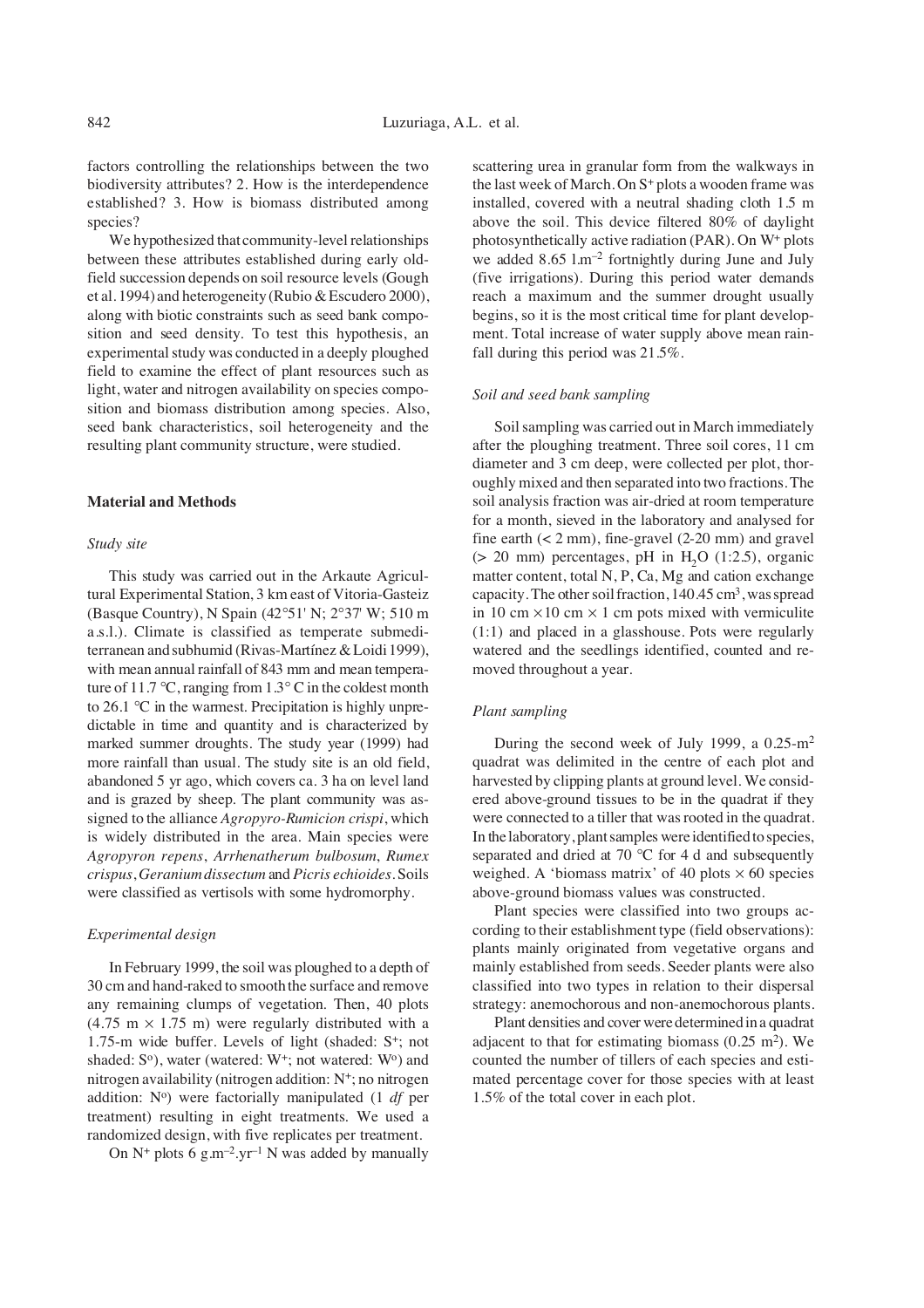# *Numerical analyses*

Most data were heteroscedastic and did not meet the normality test of Kolmogorov-Smirnov; they were logtransformed. Differences among treatments in species richness, total biomass and other attributes, e.g. grass and forb biomass, biomass related to establishment type (vegetative or seeder), and to dispersal (anemochores or not), were tested by three-way ANOVA models in which the three-way interaction was the error term. We used type III sums of squares to avoid difficulties due to unbalanced data. Bonferroni adjustments were performed to control for the significance levels after multiple comparisons. We also conducted non-parametric tests in cases where normality assumptions were not met.

The biomass matrix was subjected to constrained ordination for hypothesis testing (ter Braak & Prentice 1988; Legendre & Anderson 1999; Rubio & Escudero 2000). The major advantages of this technique over classical multivariate analysis of variance are that it is distribution-free and has no restrictive upper limit to the number of species included (Verdonschot & ter Braak 1994). Statistic modelling by constrained ordination performs better than General linear model (GLM) approaches, which work better for single-species models (Guisan et al. 1999). Our null hypothesis  $(H_0)$  was that the influence of environmental variables on the biomass matrix was not significantly different from random. With this in mind, Detrended Correspondence Analysis (DCA) was also conducted – detrending by segments and non-linear rescaling of the axes, which has the property that the extracted axes are scaled in units of average standard deviation (Gauch 1982). As the length of the extracted gradients was relatively short (Standard Deviation units;  $uSD = 2.08$ ), we followed Legendre & Anderson (1999) and conducted Redundancy Analysis (RDA) which assumes linear relationships (ter Braak & Smilauer 1997). We tested for collinearity among vari-‹ ables in each constraining matrix by calculating variation inflation factors (VIFs) for each variable. None of the variables were eliminated because their VIF values were below 10 (Chatterjee & Price 1991), but the S<sup>+</sup>N<sup>+</sup>W<sup>+</sup> variable in the treatment matrix was not considered.

Six matrices were built to constrain the biomass matrix: 1. *Treatment matrix*; six vectors: three treatment factors, previously transformed into dummy variables, and three dummy variables for the coincidence by pairs of treatments (N+S+, W+S+, N+W+);

Total Variation Explained (TVE) by each data set was calculated as the sum of all canonical extracted axes using each of these matrices as the constraining data matrix (Bocard et al. 1992). A Monte Carlo permutation test was performed to determine the accuracy of the relationship (1000 randomizations) between the two data sets. The sum of all canonical eigenvalues or trace was used to build the *F*-ratio statistic (ter Braak 1990; Legendre & Anderson 1999). Only when  $p < 0.05$ (adjusted for multiple comparisons by the Holm's method; Legendre & Legendre 1998) the relationship between the two data sets was considered significant. If the RDA model was significant, a forward stepwise procedure was carried out to select a reduced model including only significant variables. We incorporated explanatory variables one at a time and step by step in the order of their decreasing eigenvalues after partialling out the variation accounted for the already included variables. The process stopped when the new variable was not significant ( $p > 0.05$ ). Improvement of the reduced model with each new selected variable was determined by a Monte Carlo permutation test with 1000 randomizations.

A variance partitioning with RDA was performed to evaluate the relative importance of these constraining matrices after adjusting the variability of other data sets which were considered as covariables (Bocard et al. 1992; Bocard & Legendre 1994; Legendre & Legendre 1998). This procedure has been called partial RDA because it determines the variation explained by the explanatory variables after removing the variation accounted for the covariable data set. All the partial models were also tested for significance using a Monte Carlo permutation approach. The treatment matrix was the explanatory data set whereas the other five data sets (Cover, Density, Soil, Seed bank, Species number) were considered as covariable matrices. A similar approach was conducted by only considering the reduced RDA models and the significant variables. The fraction of variability from the biomass data set was assigned to each of the considered matrices. These analyses were conducted with CANOCO (ter Braak & Šmilauer 1997).

# **Results**

### *Descriptive results*

The total number of weed species was 60. *Agropyron repens* accounted for 33.3% of the total biomass, *Sinapis arvensis* for 15.1%. Species richness per plot was similar to the pre-disturbed *Agropyro-Rumicion* (*U*  $= 63.0, p = 0.163$  and the only experimental treatment that had a significant effect on species richness was the

<sup>2.</sup> *Soil data matrix*; 12 vectors: soil texture (gravel, fine gravel, sand, clay), organic matter, pH, total N, C:N ratio, P, Ca, Mg, cation exchange capacity;

<sup>3.</sup> *Seed bank matrix*; 22 species with numbers of individuals germinated in the glasshouse per experimental plot;

<sup>4.</sup> *Species richness matrix*; one vector: number of species in each plot; 5. *Species cover matrix*; 10 species, those that made up at least 1.5% of the cover;

<sup>6.</sup> Species density matrix; 11 (most frequent) species (App. 1).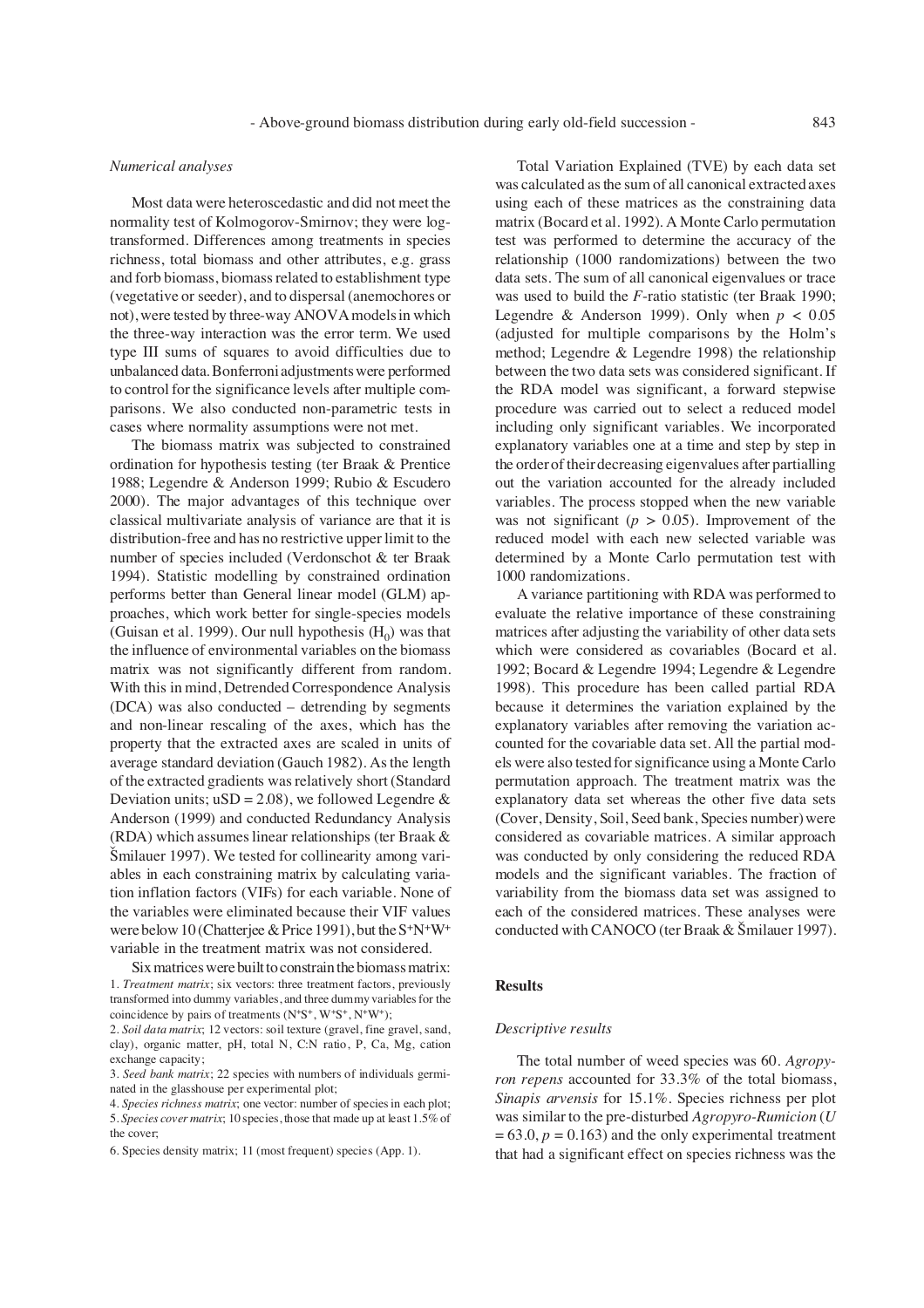shading treatment ( $p < 0.008$ , Table 1). Richness decreased from 20 species per non-shaded quadrat to 16.5 species per shaded quadrat (Fig. 1a). The number of forb species (mean  $= 14.5$ ) did not show this trend (Kruskal-Wallis including only main effects:  $\chi^2$  = 3.53; *p* = 0.063;  $df = 3$ ).

Total above-ground biomass per plot ranged from 275  $\text{g.m}^{-2}$  to 538  $\text{g.m}^{-2}$  and differences among treatments were highly significant. Specifically, the main factors affecting this community trait were shade and Naddition (Table 1). Although irrigation did not have a clear effect, the interaction with shading resulted in higher total biomass values in shaded and irrigated plots (Fig. 1b). Total biomass reached a maximum value of 538  $g.m^{-2}$  in treatments combining N and no shading  $(N^{+}S^{o})$  and a minimum of 275 g.m<sup>-2</sup> in the opposite combination  $(N^oS^+)$  (Fig. 1b). Grass biomass only increased significantly with N-addition (Table 1) and forb biomass had a large decrease under shaded conditions (Fig. 2) (Kruskal-Wallis,  $\chi^2$  =10.71;  $df = 3$ ;  $p = 0.001$ ).

Species with vegetative regeneration hardly increased biomass after N-addition, whereas those regenerating from seed produced much less under the shade treatment (Table 1 and Fig. 1c). As a result, species with vegetative reproduction became dominant under shaded conditions, and those with seed reproduction took advantage in full light. Nevertheless, shade treatments did not affect species richness (Fig. 1d) (Kruskal-Wallis,  $\chi^2$  = 2.49; *df* = 3; *p* = 0.114; mean = 15.0). Biomass of anemochorous plants decreased significantly in shaded conditions, while non-anemochorous plants were affected to the same extent as total biomass by shade and nitrogen addition (Table 1 and Fig. 1e). To evaluate if these differences were a consequence of depletion in seed rain due to the shading mesh, we established additional control quadrats (25 cm  $\times$  25 cm) within the 40 experimental plots. In these control plots, soil to 20 cm in depth was removed, sterilized in the laboratory and relocated. Thus, emergence would only be a consequence of seed rain. We found no significant difference between shaded and non-shaded treatments in the total number of seedlings germinated until July ( $U = 177.5$ ; *p*  $= 0.55$ ).

# *Variance partitioning results*

We excluded 19 of the 60 species occurring in less than three plots to avoid potential biases; herewith only 12% of the total biomass was excluded.

The first DCA axis was relatively short; thus, we conducted RDA ordinations. In order to determine the fraction of the Total Variation of the biomass matrix explained by each data set, we conducted six RDAs (Table 2). The treatment matrix accounted for a high and significant fraction (43.6%) of variation in the biomass matrix. The soil data matrix and cover species matrix significantly explained 41.2% and 37.7% of variance, respectively. Conversely, densities and seed bank matrices explained no significant fraction of variation. Finally, the one-vector number-of-species matrix significantly accounted for a relevant fraction of variance (18.2%). To evaluate the existence of any underlying spatial trend that could generate spatial autocorrelation among our plots, we performed an RDA including northing and easting components in the constraining matrix (Dutilleul 1993). TVE was below 2% and not significant  $(p = 0.55)$ .

To determine the relevant variables of each of the explanatory data sets, we conducted several stepwise forward selection analyses. When the constraining matrix was the treatment matrix, only four of the six variables were selected:  $S<sup>+</sup>$  (21% of the total variation explained),  $N^{+}$  (8%),  $N^{+}S^{+}$  (6%) and  $N^{+}W^{+}$  (5%). In the soil matrix only three variables significantly entered the reduced model: Clay fraction (8%), Mg-content (6%) and Ca-content (7%). In the cover matrix only *Sinapis arvensis* (11%) was selected. The resulting reduced models show relatively small drops in TVE.

We performed partial RDAs in which the variation attributable to soil, cover and total species number data sets – acting as covariable data sets – was partialled out before adjusting the remaining information (Table 3). Treatment and soil data sets together explained 75.4% of the total biomass variation with a small overlap of 9.4% (Fig. 3). Treatment and cover sets accounted for 64.4% of the total variation, but overlapped 16.9%. Species number and treatment sets accounted together for 55.7% of total variance.

Table 1. Three-way-fixed-effects ANOVA. N<sup>+</sup> = Nitrogen; S<sup>+</sup> = Shading; W<sup>+</sup> = water. The *F* statistic is presented. Significance levels are: n.s. = Not significant;  $* = p < 0.008$  (Bonferroni adjustment for  $p = 0.05$ );  $* = p < 0.001$ .

|                              | $N^+$     | $S^+$     | $N+S^+$ | $S^+W^+$  | $W^+$ | $N^+W$ | $N+W+S+$ |
|------------------------------|-----------|-----------|---------|-----------|-------|--------|----------|
| Species number               | n.s.      | $8.1*$    | n.s.    | n.s.      | n.s.  | n.s.   | n.s.     |
| Total biomass                | $12.13**$ | $60.76**$ | n.s.    | $17.25**$ | n.s.  | n.s.   | n.s.     |
| Vegetative plant biomass     | 7.90*     | n.s.      | n.s.    | n.s.      | n.s.  | n.s.   | n.s.     |
| Non-vegetative plant biomass | n.s.      | 85.38**   | n.s.    | n.s.      | n.s.  | n.s.   | n.s.     |
| Anemochorous biomass         | n.s.      | $31.79**$ | n.s.    | n.s.      | n.s.  | n.s.   | n.s.     |
| Non-anemochorous biomass     | 12.69**   | $27.44**$ | $7.95*$ | 11.82*    | n.s.  | n.s.   | n.s.     |
| Grass biomass                | 8.18*     | n.s.      | n.s.    | n.s.      | n.s.  | n.s.   | n.s.     |
|                              |           |           |         |           |       |        |          |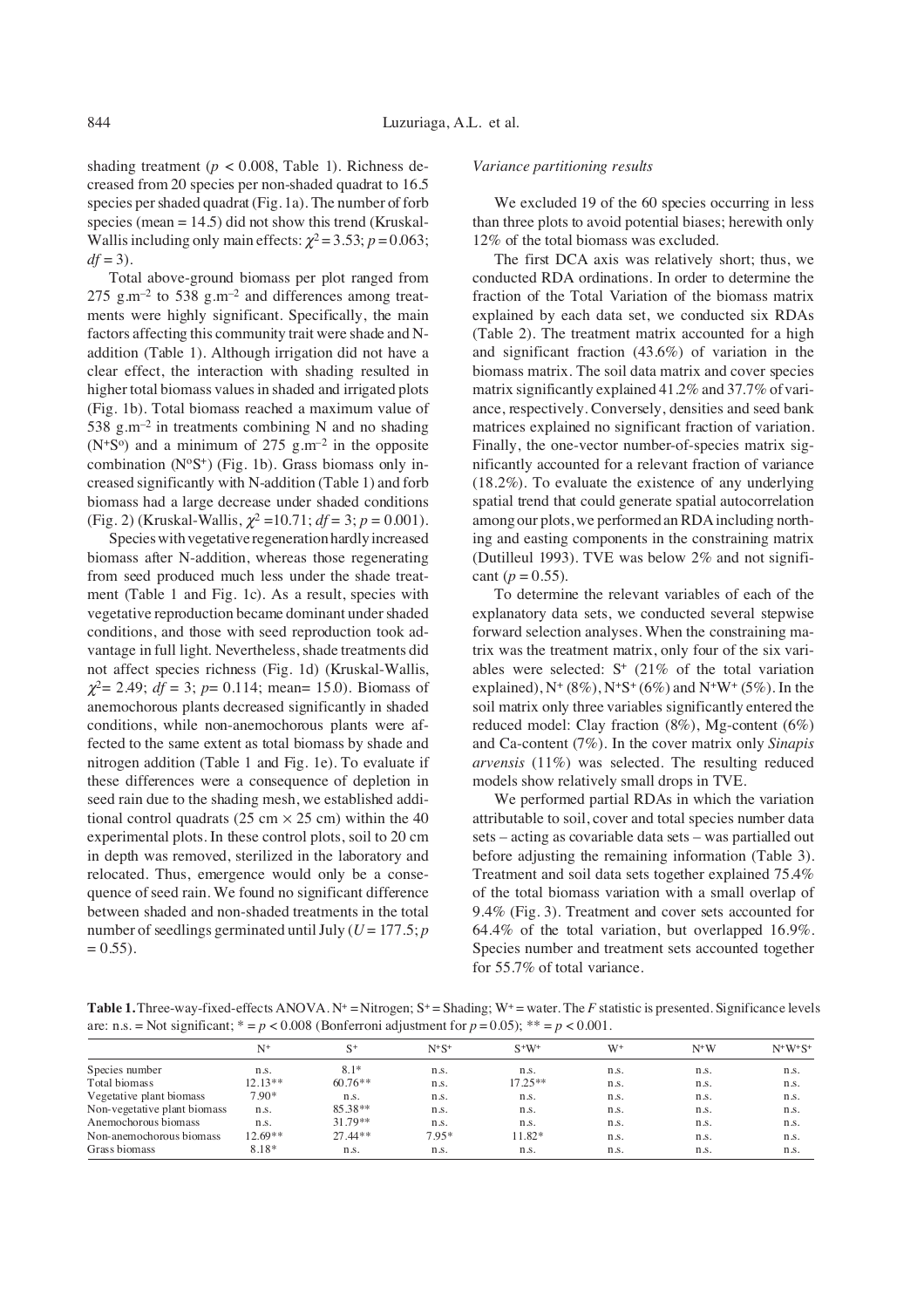**Fig. 1.** Mean values and standard deviation of biomass and species number per plot in the eight treatments.  $S^+$  = Shade;  $S^-$  = no-shade;  $N^+$  = Nitrogen addition;  $N = No$  addition of nitrogen;  $W^+$  = Water irrigation;  $W^-$  = no irrigation. **a.** Species number per quadrat **b.** Total biomass **c.** Vegetative plant biomass (striped bars) and biomass of plants establishing from seed (black bars). **d.** Vegetative species number (striped bars) and species number of plants establishing from seed (black bars) **e.** Non-anemochorous (striped bars) and anemochorous (black bars) plant biomass.

We also performed partial RDA analyses including as covariables only those that had previously entered reduced models (see Tables 3 and 5). The treatment matrix together with the reduced soil matrix still explained 60.4% of biomass variation (overlap  $\lt$  1%). Treatments significantly explained a high fraction of variation after fitting *Sinapis arvensis* cover and species number (34.8% and 34.4%, respectively).

The biplot of the RDA model with the four selected treatment variables (App. 2, Fig. 4a) showed that  $S^+$  and



N+S+ are the major environmental factors on axis 1 and N+ and N+W+ are correlated with axis 2. Biomass of some weed species was clearly related to the shade centroid*: Agropyron repens*, *Convolvulus arvensis* and *Lolium perenne*. *Anagallis arvensis*, *Medicago lupulina* and others were negatively correlated with shade. Nitrogen treatment  $(N^+)$  induced an increase in the biomass of *Sinapis arvensis*, *Arrhenatherum bulbosum* and *Rumex crispus*. The RDA biplot using the three selected soil variables (App. 2, Fig. 4b) showed that the first axis was

**Table 2.** RDA models using the biomass data set as the main matrix and other environmental data sets as constraining matrices (treatment, densities, covers, species number, soil and soil seed bank). *Constraining matrix* indicates data set used to build models.  $λ1$ ,  $λ2$ ,  $λ3$  are the eigenvalues of the corresponding extracted axes. Scons is the sum of all constrained axes, i.e. the variation explained by the constraining data set. Total variation in linear methods as in RDA sums up to 1. The Total Variation Explained (*TVE*) corresponds with the sum of all constrained axis eigenvalues ( $\Sigma$ cons). *F* is the *F*-ratio statistic, which is computed using the trace or sum of all eigenvalues, and *p* is significance of the model after Holm's method (*P*< 0.05) (with 1000 randomisations). Note that  $\lambda$ 2 of the last model (sp.-num.) is not constrained

| Constraining matrix         | $\lambda$ l | $\lambda$ 2 | $\lambda$ 3 | $\Sigma$ cons | <b>TVE</b> | Monte Carlo test |      |  |
|-----------------------------|-------------|-------------|-------------|---------------|------------|------------------|------|--|
|                             |             |             |             |               |            |                  |      |  |
| Treatment (6 variables)     | 0.241       | 0.137       | 0.038       | 0.436         | 43.6       | 4.246            | **   |  |
| Soil (12 variables)         | 0.192       | 0.092       | 0.078       | 0.412         | 41.2       | 1.576            | *    |  |
| Covers (10 variables)       | 0.193       | 0.097       | 0.042       | 0.377         | 37.7       | 1.757            | *    |  |
| Densities (11 variables)    | 0.177       | 0.07        | 0.05        | 0.348         | 34.8       | 1.356            | n.s. |  |
| Seed bank (22 variables)    | 0.380       | 0.204       | 0.100       | 0.804         | 80.4       | 1.615            | n.s. |  |
| Species number (1 variable) | 0.182       | 0.309       | 0.236       | 0.182         | 18.2       | 8.48             | **   |  |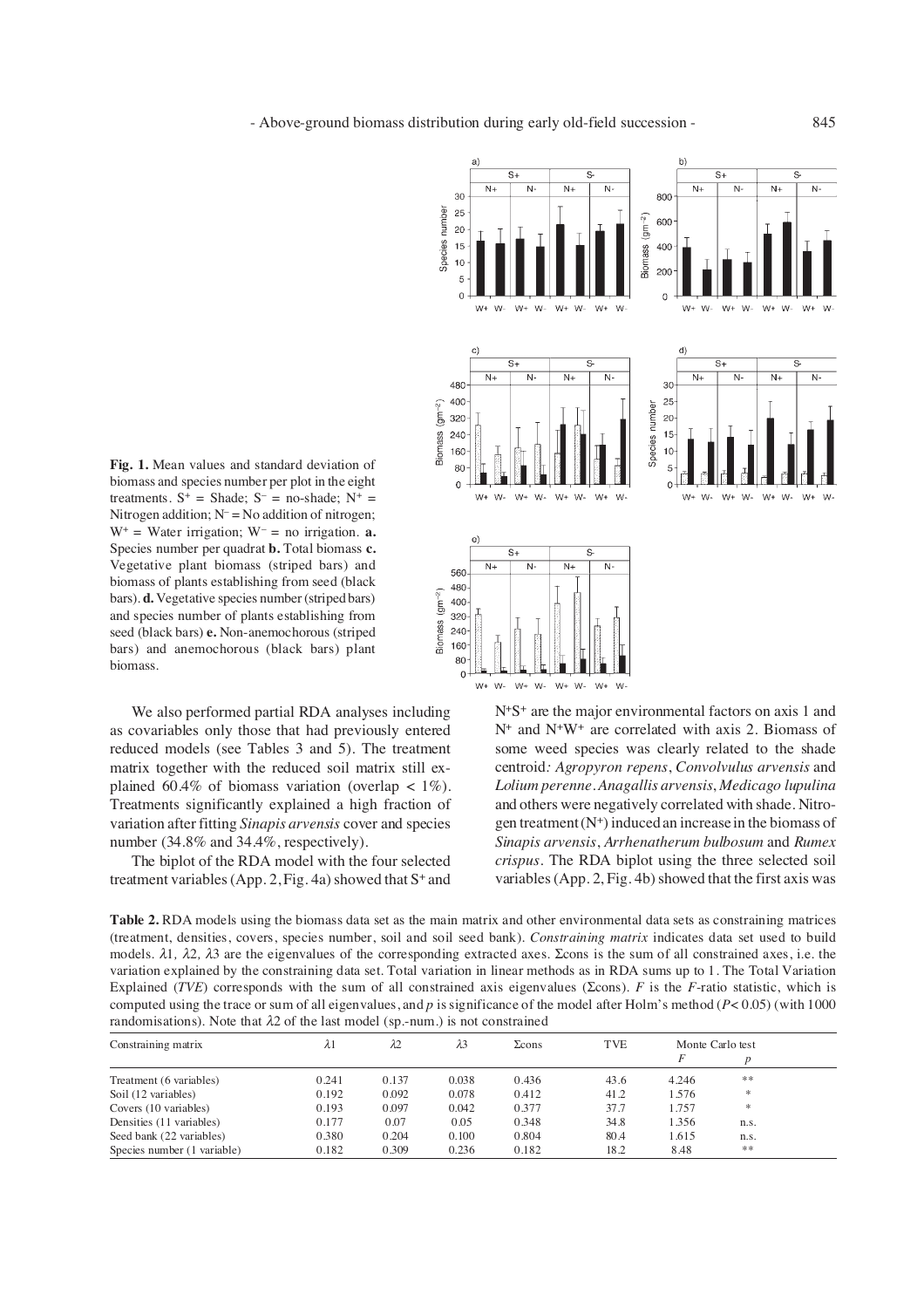**Table 3.** Partial RDA models using the treatment data set as the constraining matrix and subsequent data sets as covariable matrices. Rows 1-3 correspond to models in which all variables and covariables are considered, rows 4-6 correspond to models including significantly selected variables and covariables. *Constraining matrix* indicates the data set used to build models. *Covariables* indicates the covariables data sets for partial RDA models.  $\lambda l$ ,  $\lambda 2$ ,  $\lambda 3$  are the eigenvalues of the corresponding extracted axes. *Scons* is the sum of all constrained axes. The sum of all eigenvalues after fitting covariables is in brackets (Ico). In partial RDAs, TVE represents the proportion between the sum of all constrained eigenvalues after fitting covariables and the sum of all unconstrained eigenvalues after fitting covariables.  $F = F$ -ratio statistic computed using the trace or sum of all eigenvalues as reference;  $p =$  level of significance of the model (1000 randomizations). Number of variables of the main matrix (va) and number of covariables of the corresponding matrix (co) are shown.

| Constraining matrix | Covariables         | $\lambda$ l | λ2    | $\lambda$ 3 | Scons (Ico)  | <b>TVE</b> | Monte Carlo test |       |
|---------------------|---------------------|-------------|-------|-------------|--------------|------------|------------------|-------|
|                     |                     |             |       |             |              |            | F                | D     |
| TREAT. (6va)        | soil $(12co)$       | 0.231       | 0.077 | 0.018       | 0.342(0.588) | 58.16      | 4.846            | 0.002 |
| TREAT. (6va)        | species no. $(1co)$ | 0.215       | 0.114 | 0.026       | 0.375(0.82)  | 45.61      | 4.519            | 0.002 |
| TREAT. (6va)        | cover (10co)        | 0.122       | 0.110 | 0.018       | 0.267(0.62)  | 43.06      | 2.887            | 0.003 |
| TREAT. (4va)        | soil $(3co)$        | 0.238       | 0.121 | 0.031       | 0.394(0.79)  | 49.87      | 7.942            | 0.001 |
| TREAT. (4va)        | species no. $(1co)$ | 0.207       | 0.112 | 0.02        | 0.344(0.818) | 42.05      | 11.528           | 0.001 |
| TREAT. (4va)        | cover (1co)         | 0.184       | 0.128 | 0.033       | 0.348(0.89)  | 39.1       | 5.467            | 0.001 |

correlated with clay content, whereas the second was correlated with the content of magnesium. The species related to the clay factor were *Agropyron repens* and *R. crispus* while magnesium had a positive effect on the biomass of *Cirsium arvense* and *A. bulbosum*.

# 1989; Wheeler & Shaw 1991). Our results, however, are in accordance with those of García et al. (1993), Tilman (1993) and Gough et al. (1994) in which no relationships were found between biomass and species richness. These studies were also carried out in early succession stages.

We detected a drop in species richness under shad-

# **Discussion**

# *Species richness*

We found no differences in species richness in any of the productivity scenarios despite higher biomass values on fertilized plots. The only significant differences in species richness were detected under shaded conditions. In this sense our results do not support any of the two postulated and complementary models to explain the relationship between species richness and productivity: the unimodal model (Tilman 1982; Tilman & Pacala 1993; Gough et al. 1994) and the monotonic model (Abrams 1995). Furthermore, above-ground biomass has been reported as an efficient species-richness predictor in several experiments (Wisheu & Keddy



**Fig. 2.** Mean values and standard deviation of forb biomass in four treatments (C = control;  $N^+$  = Nitrogen addition;  $W^+$  = Water addition;  $S^+$  =Shading).



**Fig. 3.** Percentage of variation in plant biomass explained by each of the data matrices (treatments, soil characteristics, cover and species number) and the overlapping of the variation explained by the treatment matrix with each of the other constraining matrices in full (**a**, **b** and **c**) and reduced (**d**, **e** and **f**) RDA models.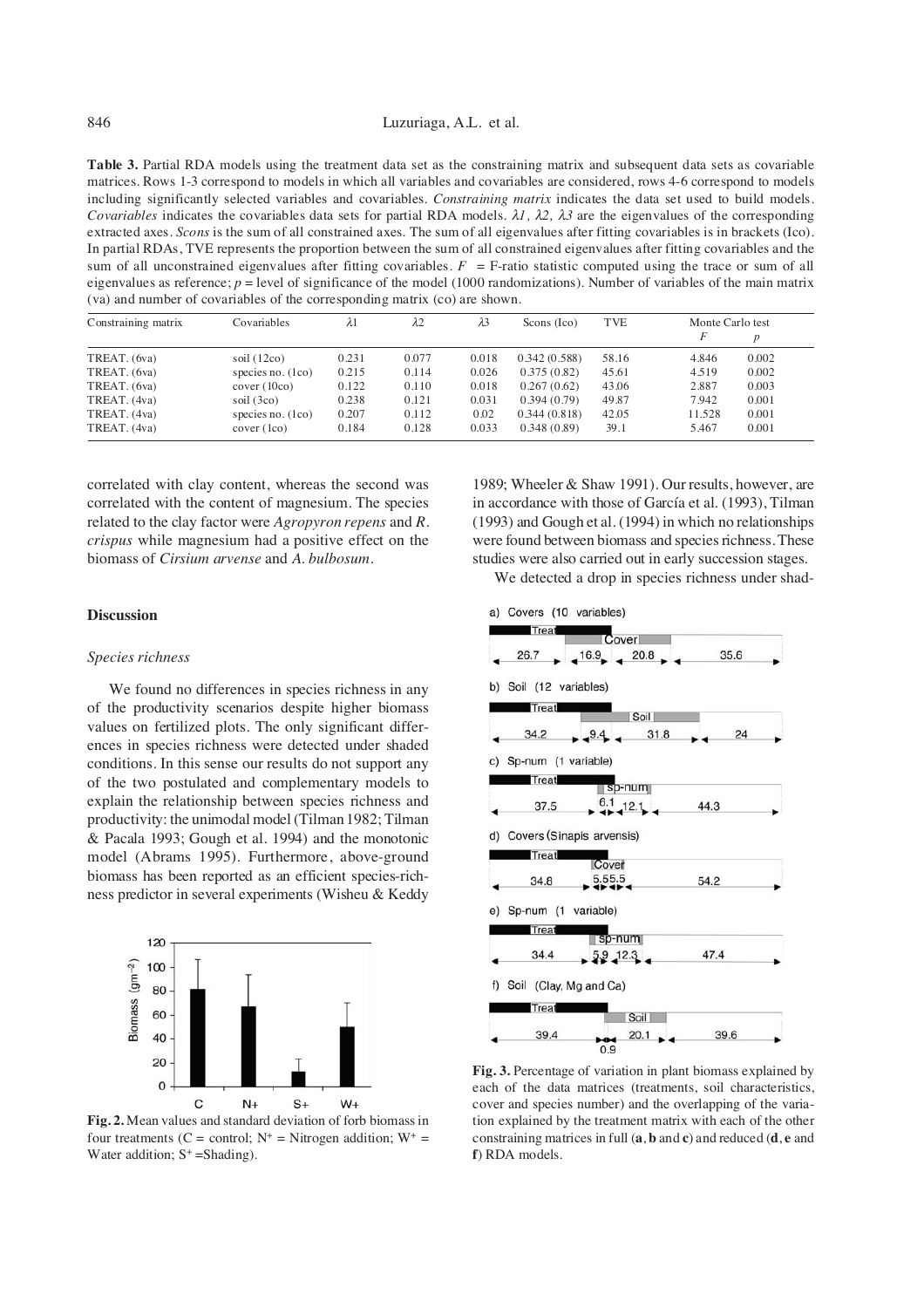ing. The number of species establishing from seeds was significantly lower in shaded plots (Fig. 1d). Goldberg & Miller (1990) observed that light reduction increased mortality rates of slow growing and shade-intolerant species, as well as seedlings, and consequently it also increased local extinction rates and decreased diversity in a 1-yr old-field. Experiments carried out with litter as the shading agent also generated a decrease of species richness (Foster & Gross 1998).

# *Biomass distribution among species: general remarks*

We have focused our study on biomass distribution among species because it is considered an indicator of both productivity (Pickett & Bazzaz 1976) and plant reproductive success (Mimbé & Lafarge 1995). The extent to which a plant species affects the ecosystem functioning is predictable from its contribution to the total biomass of the plant community (Grime 1998).

Many studies support the hypothesis that either light availability (Foster & Gross 1998; Huante et al. 1998), or nutrient (Tilman 1987) and water supply (Lane 1995) control species abundance throughout succession. Competitive hierarchies are common in plant communities, and there is evidence that above-ground competitive success is controlled by the ability to gain height and to produce biomass (Dietz et al. 1998). Our results seem to support these general statements.

### *Nutrient availability in biomass distribution*

Conspicuous increments of annual forb biomass in early succession have previously been found after fertilization treatments (Carson & Barrett 1988; Huberty et al. 1998) and nutrient pulses after intense perturbations have been proposed as mechanisms to allow annuals to persist in recently abandoned old-fields. However, we have not detected a significant increase in total biomass of plants reproducing from seeds. In contrast, plants with vegetative growth showed a significant increase in their biomass when nitrogen was added. This effect may be explained by the fact that the original community was dominated by grasses with a remarkable ability to develop vegetative organs (*Agropyron repens*, *Arrhenatherum bulbosum*). Thus, after ploughing, broken pieces of rhizomes and bulbs should have been able to take advantage of nutrient addition, due to their higher relative growth rate (Grime et al. 1988) and generally faster nutrient uptake rates (Heil & Bruggink 1987) and consequently enhanced biomass production. Subsequent asymmetric competitive interaction may have prevented the expected increase in biomass of annuals.

Despite this marked effect on biomass, we detected no significant effect of fertilization on species richness

(Table 1). In a number of short-term studies fertilization had no consistent effect on diversity (Carson & Pickett 1990; Goldberg & Miller 1990); in others, it led to higher richness (Pringle 1990) or caused an increase followed by a decrease (Carson & Barrett 1988). Longterm studies, in contrast, revealed a reduction in diversity when nitrogen was added (Tilman 1987, 1993; Foster & Gross 1998) or showed no effects (Huberty et al. 1998). Two mechanisms to explain a drop in species diversity with nutrient addition have been suggested: competitive exclusion (Sardans 1997) and a change in the number of simultaneously limiting resources (Braakhekke & Hooftman 1999). Most likely, both explanations are feasible but their importance may depend on the initial fertility levels and the nature of the available propagules. In our experiment the initial soil nitrogen availability was high  $(C:N = ca. 7.2)$ . Thus, the initial floristic composition was well suited to be competitive in nutrient-rich environments. This would explain why the effect of nitrogen addition was not as dramatic as in non-fertile soils (Huberty et al. 1998).

In early secondary succession, fertilization has been observed to favour plants with a short life span, high seed production and fast growth (Tilman 1988). In this study, some species which fit well with these characteristics, such as *Sinapis arvensis*, *Papaver rhoeas* or *Aphanes arvensis,* performed better on fertilized plots. There is also a strong tendency of *Agropyron repens* to develop better in fertilized plots. Some studies have indicated that *Agropyron repens* is favoured by N-addition and it is considered an early successional species on nutrient rich soils (Tilman 1987, 1990). *Arrhenatherum bulbosum* also had a clear tendency to perform better on enriched plots.

# *Light availability in biomass distribution*

Shade accounts for more than 21% of the variability of the partition biomass data matrix. Biomass contribution of some grass species such as *Agropyron repens* and *Lolium perenne* increased in shaded plots, whereas biomass of some annual forbs such as *Kickxia spuria* and *Anagallis arvensis* increased in non-shade plots.

The effect of shading treatment on total biomass was highly significant ( $p < 0.001$ ) and it is in line with a number of previous studies (Parker & Muller 1982; Sparks & Oechel 1993). In contrast, Shaver et al. (1998) detected no effect of shade on total biomass. This contradiction may be explained by the fact that Shaver et al. (1998) studied tundra communities which are usually limited primarily by nutrients and not by light. Our study area was a nutrient-rich old-field where nutrient limitation may be secondary to light limitation if shading is applied. In fact, theories proposed to explain the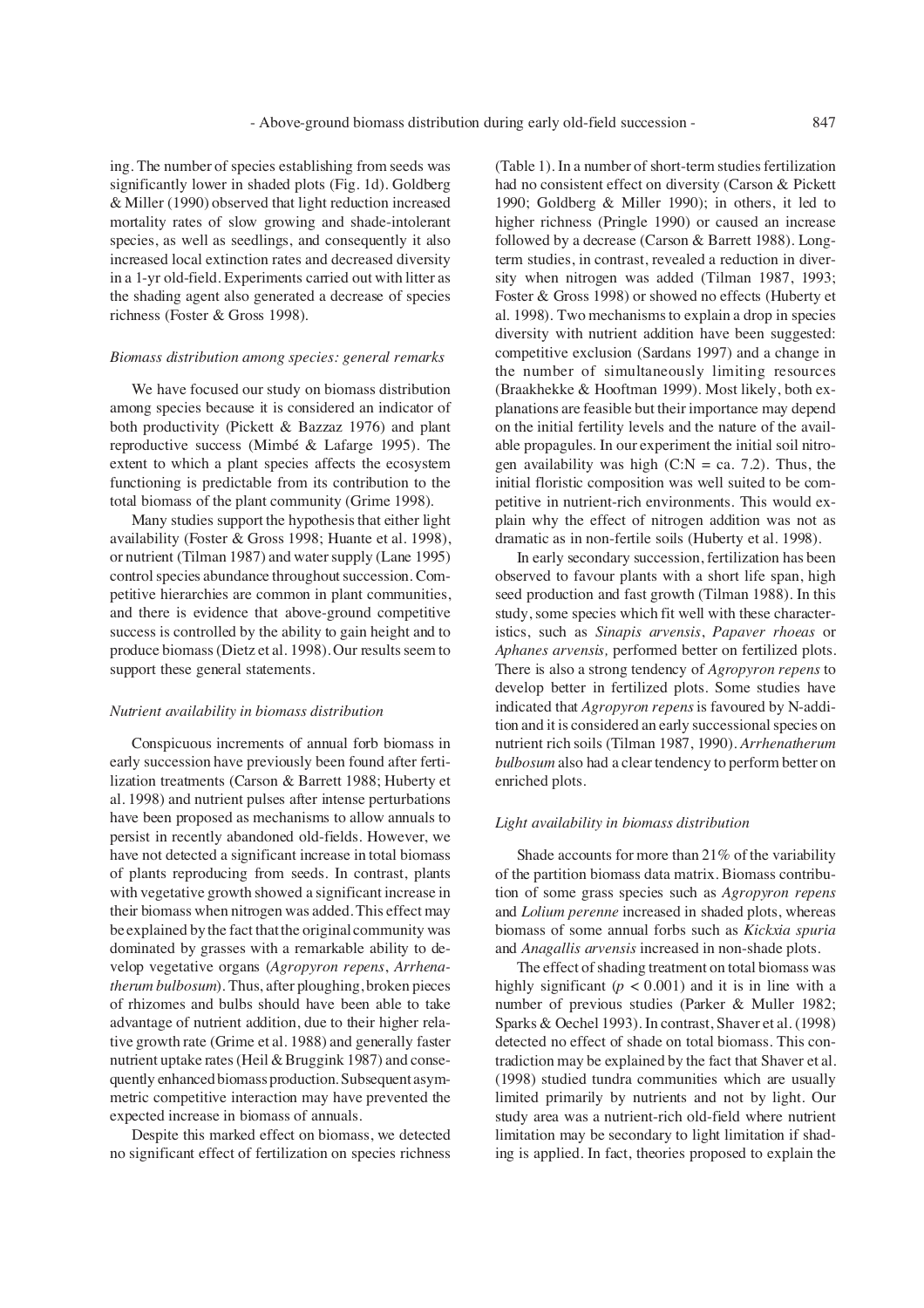relationship between diversity and biomass production consider light competition to be one of the main factors responsible for a diversity decrease in high productivity environments (Abrams 1995; Foster & Gross 1998). The biomass of plants established from seeds significantly decreased under shaded conditions (Table 1 and Fig. 1c). Similar results were obtained by Tilman (1987) and Huberty et al. (1998). These results may be explained as a consequence of the lower growth rate of annual seedlings under shaded conditions compared with that of perennials which usually have a higher capability to use reserves.

#### *Water availability in biomass distribution*

Surprisingly, irrigation had no significant effect on total biomass or biomass distribution (Table 1) despite water being widely considered the most relevant determinant of plant growth in a mediterranean climate (Thomas & Davis 1989; Davis & Midgley 1990). Our study area is near the border between the Mediterranean and Eurosiberian regions and has a precipitation well above mean Mediterranean (843 mm.yr<sup>-1</sup>). A second relevant element is related to the fact that the *Agropyro-Rumicion crispi* grasslands usually exist in soils with some hydromorphy. These two features probably explain the lack of plant response in biomass terms to experimentally enhanced water supply. The very wet study year may also be at least partially responsible for this unexpected result.

# *Effects of plant cover and soil factors on biomass distribution*

The cover matrix explained 37.7% of the total variance. Only 16.9% of the variability is explained jointly by cover and treatment matrices. Plants growing in open areas tend to maintain a constant cover/biomass ratio due to modular growth and lateral expansion (Röttgermann et al. 2000). This growth strategy leads to the maintenance of a high and relatively stable light harvesting efficiency on a per biomass basis. At this point, our results seem to support the findings of Röttgermann et al. (2000). However, the RDA forward selection procedure carried out with the cover matrix, showed that only the cover of *Sinapis arvensis* had a significant effect on species biomass distribution. The constrained model including only this variable (*Sinapis arvensis* cover) explained 11% of variance and was highly significant. These results agree with the Mass Ratio Hypothesis (Grime 1998) which predicts that a particular species may influence the community properties depending on its relative contribution to the total biomass. As suggested by Grime & Hunt (1975) and Wilson &

Tilman (1991), the development of individual plants in a community may be limited by the growth of the dominant species. Thus, *Sinapis arvensis* negatively affected the development of other species. *S. arvensis* performed better in plots with high levels of nitrogen (see Paolini et al. 1999).

Soil characteristics significantly explained 41.2% of the biomass distribution. Soil and treatment matrices jointly accounted for 75.4% of the total variation. Only three variables were selected in the reduced model: clay, Mg- and Ca- content. The main expected effect of these factors is the enhancement of water retention by the soil (Jenny 1980) and decrease of P-availability, but it is uncertain how important these effects are for plant development under different intensities of competition.

Finally, the lack of a significant effect of the seed bank must be a consequence of the low seed densities on the soil surface due to the deep ploughing  $(3.5 \text{ seeds.}100 \text{ cm}^{-3})$ .

### *Concluding remarks*

Biomass and species richness did not show a significant relationship in this early successional community, as found in other studies (García et al. 1993; Tilman 1993; Gough et al. 1994). Biomass distribution among species may be for the major part explained by nutrient, water and light availability. Fertilization treatments had no effect on species richness, possibly due to the initial high fertility levels of our experimental field.

Reduction of species richness in shaded plots can be related to higher mortality rates of shade-intolerant species or shade-sensitive forb seedlings (Goldberg & Miller 1990; Foster & Gross 1998). Grasses increased their contribution in shaded plots, while annual forb biomass increased in non-shaded plots.

Fertilization did favour a short life span and fast growing species*.* We found no increase in biomass for species that establish from seed, but we did for species with vegetative reproduction. Nutrient enrichment may favour vegetative fragments that remained in the soil after ploughing the pre-disturbance community. The Mass Ratio Hypothesis was confirmed in that species with a high biomass contribution, such as *Sinapis arvensis*, partly determined the biomass distribution among species.

**Acknowledgements.** This work was funded by a Ph.D. grant and supported by a research project of the Basque Country Government (PI96/52). We appreciate the help of Felipe and Garbiñe Luzuriaga who helped in data collection. Txemi Olano and Jose González made interesting contributions in a first draft. David Gutiérrez, Fernando Valladares, Txema Iriondo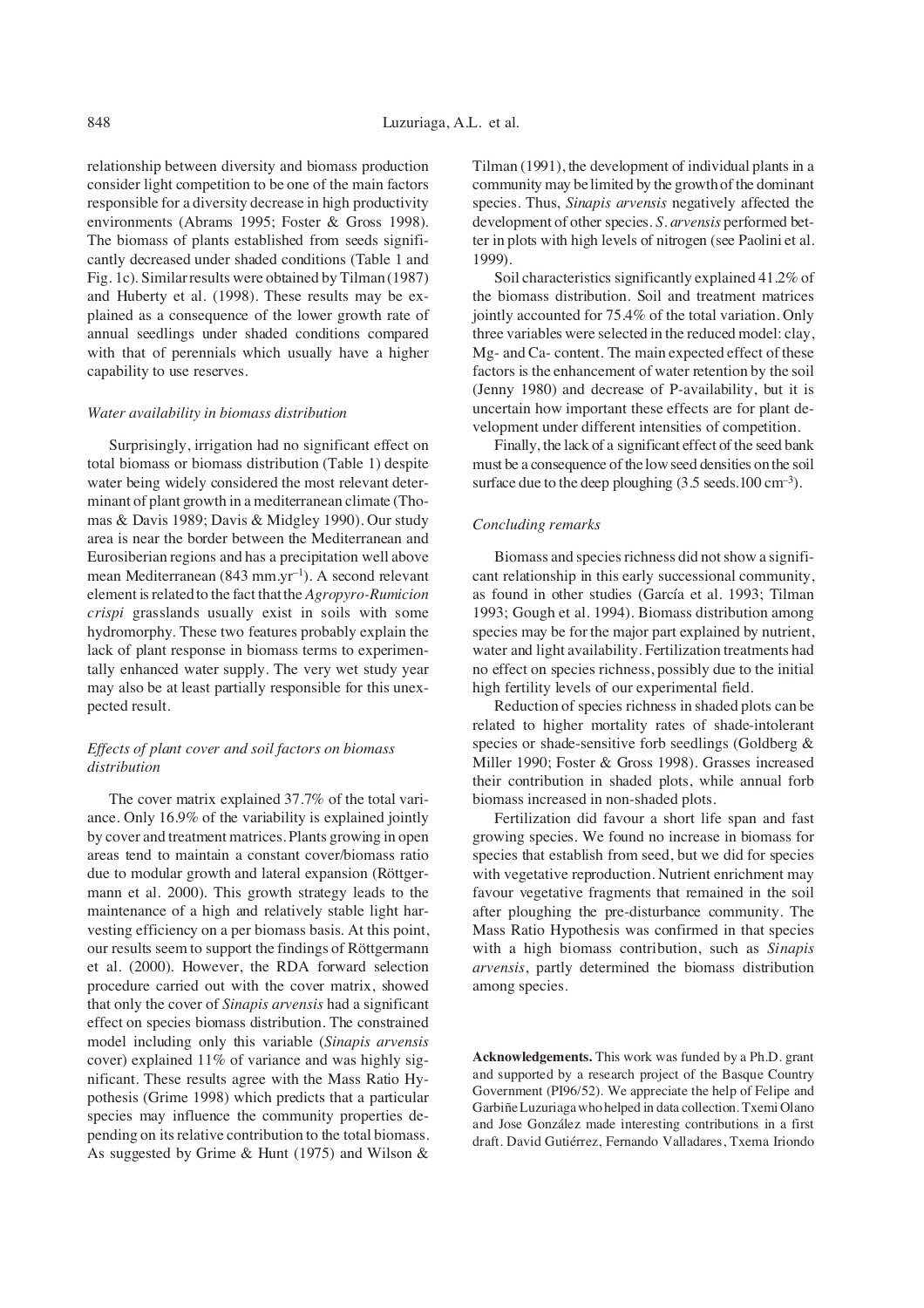and Charo Gavilán made great contributions to improving the clarity and understanding of this paper. We want to express our gratitude to Dr. Leuschner and two anonymous referees for helpful comments. The authors would like to thank the Arkaute Agricultural Experimental Station and, specially, Santiago Espinel and Alberto Ortiz for providing the study site and logistical support to prepare the experimental field for this research.

# **References**

- Abrams, P.A. 1995. Monotonic or unimodal diversity-productivity gradients: what does competition theory predict? *Ecology* 76: 2019-2027.
- Al-Mufti, M., Sydes, C., Furness, S., Grime, J. & Band, S. 1977. A quantitative analysis of shoot phenology and dominance in herbaceous vegetation. *J. Ecol.* 65: 759- 792.
- Austin, M.P. 1987. Models for the analysis of species response to environmental gradients. *Vegetatio* 69: 35-45.
- Borcard, D. & Legendre, P. 1994. Environmental control and spatial structure in ecological communities: an example using oribatid mites (Acari, Oribatei). *Environ. Ecol. Stat.* 1: 470-479.
- Borcard, D., Legendre, P. & Drapeau, P. 1992. Partialling out the spatial component of ecological variation. *Ecology* 73: 1045-1055.
- Braakhekke, W.G. & Hooftman, D.A.P. 1999. The resource balance hypothesis of plant species diversity in grassland. *J. Veg. Sci.* 10: 187-200.
- Carson, W.P. & Barrett, G.W. 1988. Succession in old-field plant communities: effects of contrasting types of nutrient enrichment. *Ecology* 69: 984-994.
- Carson, W.P. & Pickett, S.T.A. 1990. Role of resources and disturbance in the organization of an old-field plant community. *Ecology* 71: 226-238.
- Castroviejo, S., Laínz, M., López-González, G., Montserrat, P., Muñoz-Garmendia, F., Paiva, J. & Villar, L. 1986- 2000. *Flora Ibérica*. *Plantas vasculares de la Península Ibérica e Islas Baleares*. Real Jardín Botánico, C.S.I.C. Madrid, ES.
- Chatterjee, S. & Price, B. 1991. *Regression analysis by example*. (2nd ed.). Wiley, New York, NY.
- Chiarucci, A., Maccherini, S., Bonini, I. & De Dominicis, V. 1999. Effects of nutrient addition on community productivity and structure of serpentine vegetation. *Plant Biol.* 1: 121-126.
- Davis, G.W. & Midgley, G.F.1990. Effects of disturbance by fire and tillage on the water relations of selected mountain fynbos species. *S. Afr. J. Bot.* 56: 199-205.
- Dietz, H., Steinlein, T. & Ullmann, I. 1998. The role of growth form and correlated traits in competitive ranking of six perennial ruderal plant species grown in unbalanced mixtures. *Acta Oecol.* 19: 25-36.
- Dutilleul, P. 1993. Spatial heterogeneity and the design of ecological field experiments. *Ecology* 74: 1646-1658.
- Escudero, E., Somolinos, R.C., Olano, J.M. & Rubio, A. 1999. Factors controlling the establishment of *Helianthemum squamatum*, an endemic gypsophile of semi-arid Spain. *J.*

*Ecol.* 87: 290-302.

- Fenner, M. 1995. Ecology of seed banks. In: Kigel, J. & Galili, G. (eds.) *Seed development and germination*, pp. 507-543. Dekker, New York, NY.
- Foster, B.L. & Gross, K.L. 1998. Species richness in a successional grassland: effects of nitrogen enrichment and plant litter. *Ecology* 79: 2593-2602.
- García, L.V., Marañon, T., Moreno, A. & Clemente, L. 1993. Above-ground biomass and species richness in a Mediterranean salt marsh. *J. Veg. Sci.* 4: 417-424.
- García-Fayos, P., García-Ventoso, B. & Cerdá, A. 2000. Limitations to plant establishment in eroded slopes in southeastern Spain. *J. Veg. Sci.* 11: 77-86.
- Gauch, H.G. 1982. *Multivariate analysis in community ecology*. Cambridge University Press, London, UK.
- Goldberg, D.E. & Miller, T.E. 1990. Effects of different resource additions on species diversity in an annual plant community. *Ecology* 71: 213-225.
- Gough, L., Grace, J.B. & Taylor, K.L. 1994. The relationship between species richness and community biomass: the importance of environmental variables. *Oikos* 70: 271- 279.
- Grace, J.B., Guntenspergen, G.R. & Keough, J. 1993. The examination of a competitive matrix for transitivity and intransitive loops. *Oikos* 68: 91-98.
- Grime, J.P. 1979. Plant strategies and vegetation processes. Wiley, Chichester, UK.
- Grime, J.P. 1998. Benefits of plant diversity to ecosystems: immediate, filter and founder effects. *J. Ecol.* 86: 902-910.
- Grime, J.P. & Hunt, R. 1975. Relative growth rates: its range and adaptative significance in a local flora. *J. Ecol.* 63: 393-422.
- Grime, J.P., Hodgson, J.G. & Hunt, R. 1988. *Comparative plant ecology*. Unwin Hyman, London, UK.
- Guisan, A., Weiss, S.B. & Weiss, A.D. 1999. GLM versus spatial modelling of plant species distribution. *Plant Ecol.* 143: 107-122.
- Håkansson, S. 1997. Competitive effects and competitiveness in annual plant stands. 1. Measurement methods and problems related to plant density*. Swed. J. Agric. Res.* 27: 53- 73.
- Heil, G.W. & Bruggink, M. 1987. Competition for nutrients between *Calluna vulgaris* (L.) Hull and *Molinia coerulea* (L.) Moench. *Oecologia* 73: 469-475.
- Huante, P., Rincon, E. & Chapin, F.S. 1998. Effect of changing light availability on nutrient foraging in tropical deciduous tree-seedlings. *Oikos* 82: 449-458.
- Huberty, L.E., Gross, K.L. & Miller, C.J. 1998. Effects of nitrogen addition on successional dynamics and species diversity in Michigan old-fields. *J. Ecol.* 86: 794-803.
- Huston, M.A. 1979. A general hypothesis of species diversity. *Am. Nat.* 113: 81-101.
- Jenny, H. 1980. *The soil resource*. Springer-Verlag, New York, NY.
- Keddy, P.A. & Shipley, B. 1989. Competitive hierarchies in herbaceous plant communities. *Oikos* 54: 234-241.
- Lane, D.R. 1995. *Aboveground net primary production across a precipitation gradient in the Central Grassland Region*. Thesis, CSU, Fort Collins, CO.